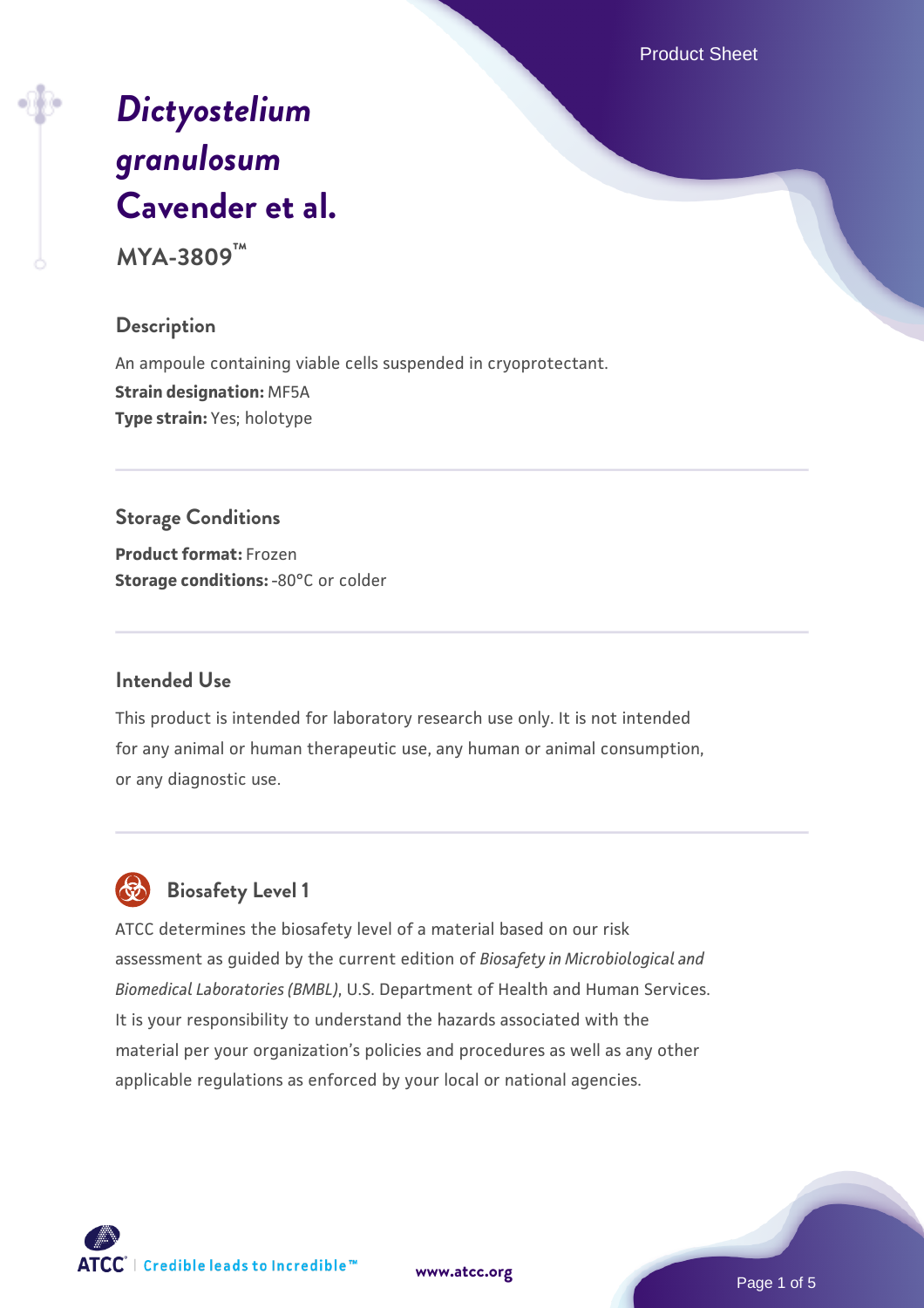ATCC highly recommends that appropriate personal protective equipment is always used when handling vials. For cultures that require storage in liquid nitrogen, it is important to note that some vials may leak when submersed in liquid nitrogen and will slowly fill with liquid nitrogen. Upon thawing, the conversion of the liquid nitrogen back to its gas phase may result in the vial exploding or blowing off its cap with dangerous force creating flying debris. Unless necessary, ATCC recommends that these cultures be stored in the vapor phase of liquid nitrogen rather than submersed in liquid nitrogen.

#### **Certificate of Analysis**

For batch-specific test results, refer to the applicable certificate of analysis that can be found at www.atcc.org.

#### **Growth Conditions**

**Medium:**  [ATCC Medium 919: Non-nutrient agar](https://www.atcc.org/-/media/product-assets/documents/microbial-media-formulations/9/1/9/atcc-medium-919.pdf?rev=f4e1e31d2b4249c2a4e4c31a4c703c9e) **Temperature:** 20-25°C **Incubation:** Grown in two-member culture with Escherichia coli ATCC 23437

### **Handling Procedures**

**Frozen ampoules** packed in dry ice should either be thawed immediately or stored in liquid nitrogen. If liquid nitrogen storage facilities are not available, frozen ampoules may be stored at or below -70°C for approximately one week. **Do not under any circumstance store frozen ampoules at refrigerator freezer temperatures (generally -20°C)**. Storage of frozen material at this

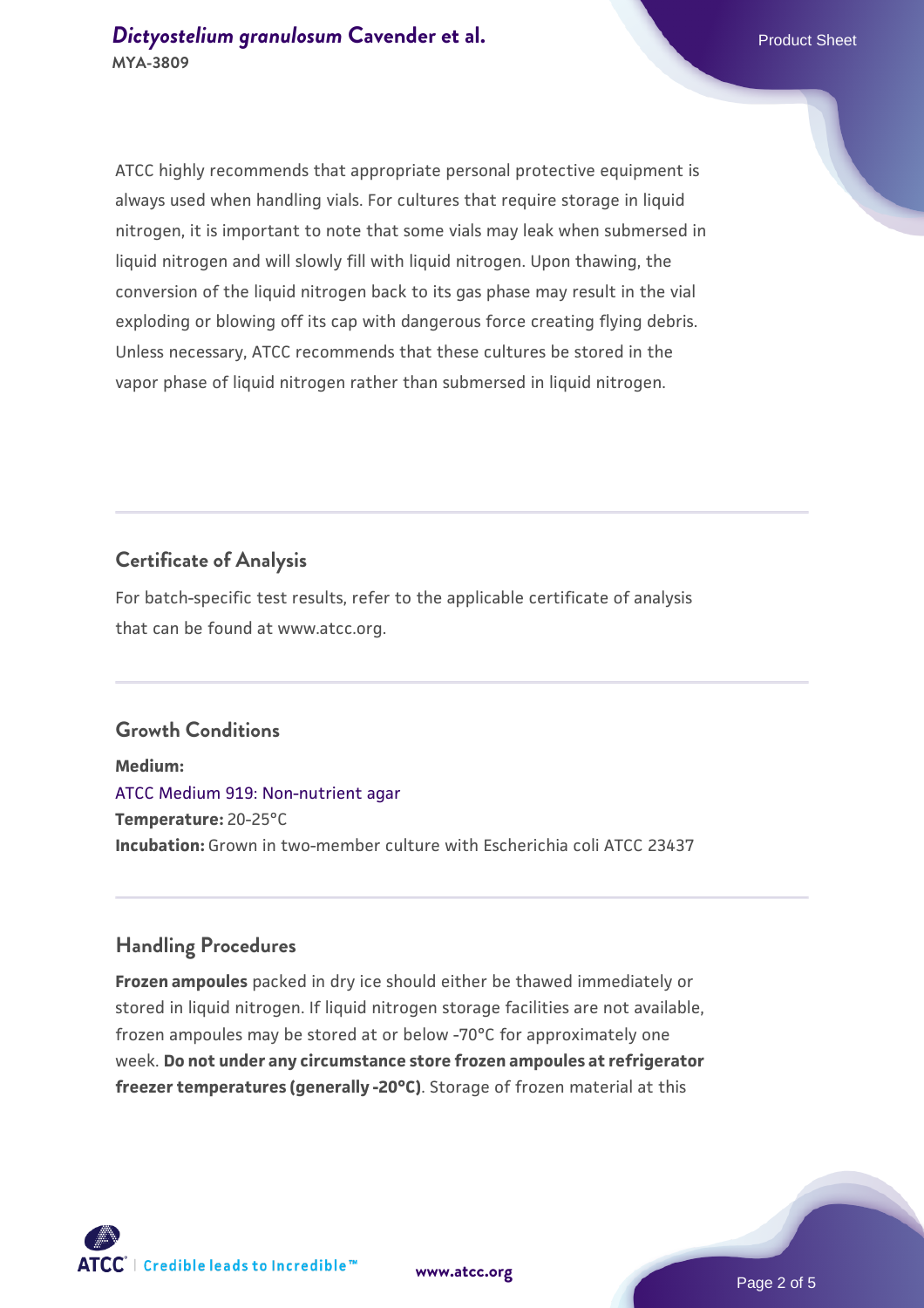#### **[Dictyostelium granulosum](https://www.atcc.org/products/mya-3809) [Cavender et al.](https://www.atcc.org/products/mya-3809)** Product Sheet **MYA-3809**

temperature will result in the death of the culture.

- 1. To thaw a frozen ampoule, place in a **25°C to 30°C** water bath, until just thawed **(approximately 5 minutes)**. Immerse the ampoule just sufficient to cover the frozen material. Do not agitate the ampoule.
- 2. Immediately after thawing, wipe down ampoule with 70% ethanol and aseptically transfer at least 50 µL (or 2-3 agar cubes) of the content onto a plate or broth with medium recommended.
- 3. Incubate the inoculum/strain at the temperature and conditions recommended.
- 4. Inspect for growth of the inoculum/strain regularly for up to 4 weeks. The time necessary for significant growth will vary from strain to strain.

#### **Material Citation**

If use of this material results in a scientific publication, please cite the material in the following manner: *Dictyostelium granulosum* Cavender et al. (ATCC MYA-3809)

#### **References**

References and other information relating to this material are available at www.atcc.org.

#### **Warranty**

The product is provided 'AS IS' and the viability of ATCC® products is warranted for 30 days from the date of shipment, provided that the customer has stored and handled the product according to the information included on the product information sheet, website, and Certificate of Analysis. For living cultures, ATCC lists the media formulation and reagents that have been found to be effective for the product. While other



**[www.atcc.org](http://www.atcc.org)**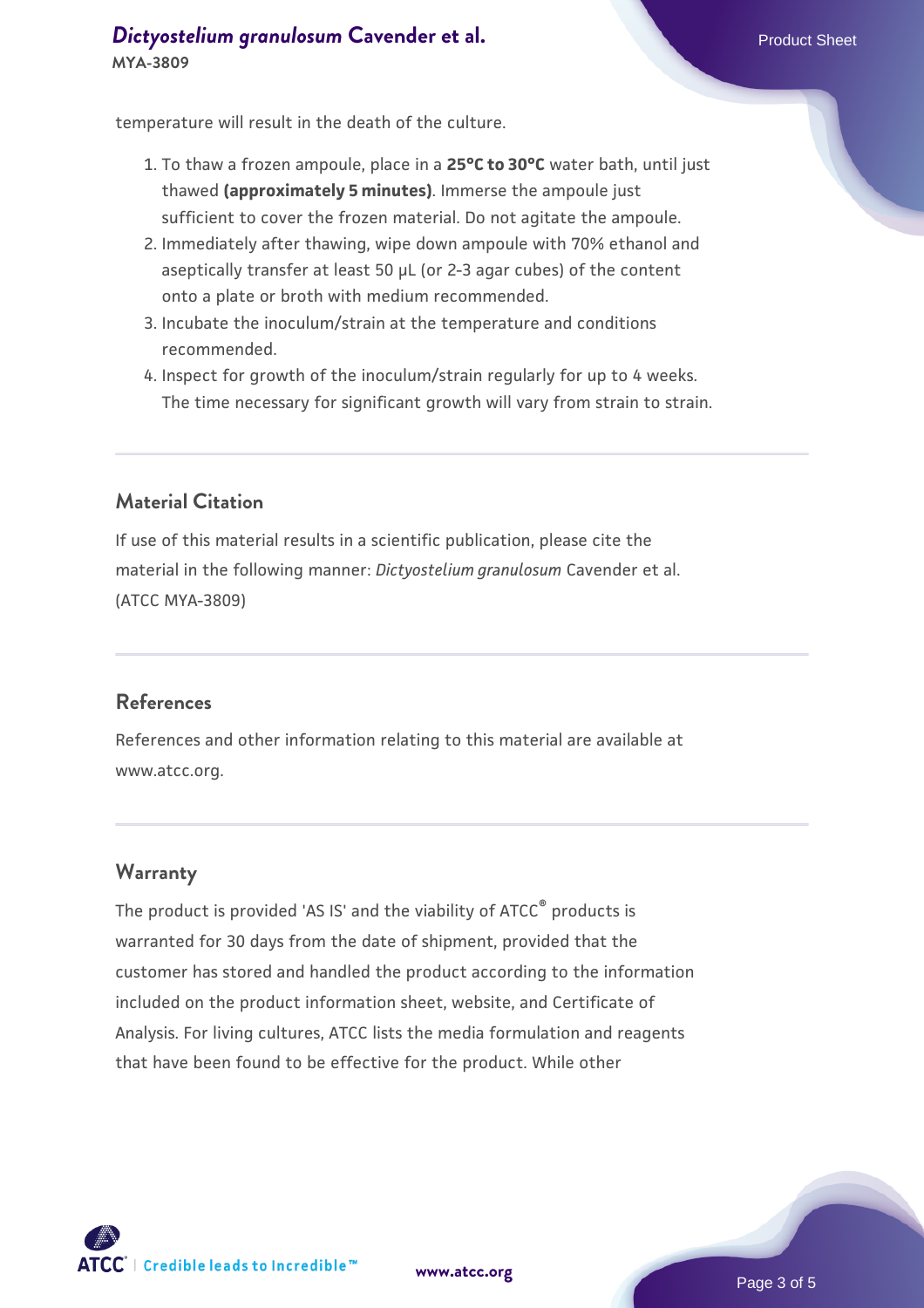#### **[Dictyostelium granulosum](https://www.atcc.org/products/mya-3809) [Cavender et al.](https://www.atcc.org/products/mya-3809)** Product Sheet **MYA-3809**

unspecified media and reagents may also produce satisfactory results, a change in the ATCC and/or depositor-recommended protocols may affect the recovery, growth, and/or function of the product. If an alternative medium formulation or reagent is used, the ATCC warranty for viability is no longer valid. Except as expressly set forth herein, no other warranties of any kind are provided, express or implied, including, but not limited to, any implied warranties of merchantability, fitness for a particular purpose, manufacture according to cGMP standards, typicality, safety, accuracy, and/or noninfringement.

#### **Disclaimers**

This product is intended for laboratory research use only. It is not intended for any animal or human therapeutic use, any human or animal consumption, or any diagnostic use. Any proposed commercial use is prohibited without a license from ATCC.

While ATCC uses reasonable efforts to include accurate and up-to-date information on this product sheet, ATCC makes no warranties or representations as to its accuracy. Citations from scientific literature and patents are provided for informational purposes only. ATCC does not warrant that such information has been confirmed to be accurate or complete and the customer bears the sole responsibility of confirming the accuracy and completeness of any such information.

This product is sent on the condition that the customer is responsible for and assumes all risk and responsibility in connection with the receipt, handling, storage, disposal, and use of the ATCC product including without limitation taking all appropriate safety and handling precautions to minimize health or environmental risk. As a condition of receiving the material, the customer agrees that any activity undertaken with the ATCC product and any progeny or modifications will be conducted in compliance with all applicable laws, regulations, and guidelines. This product is provided 'AS IS' with no representations or warranties whatsoever except as expressly set forth herein and in no event shall ATCC, its parents, subsidiaries, directors, officers,